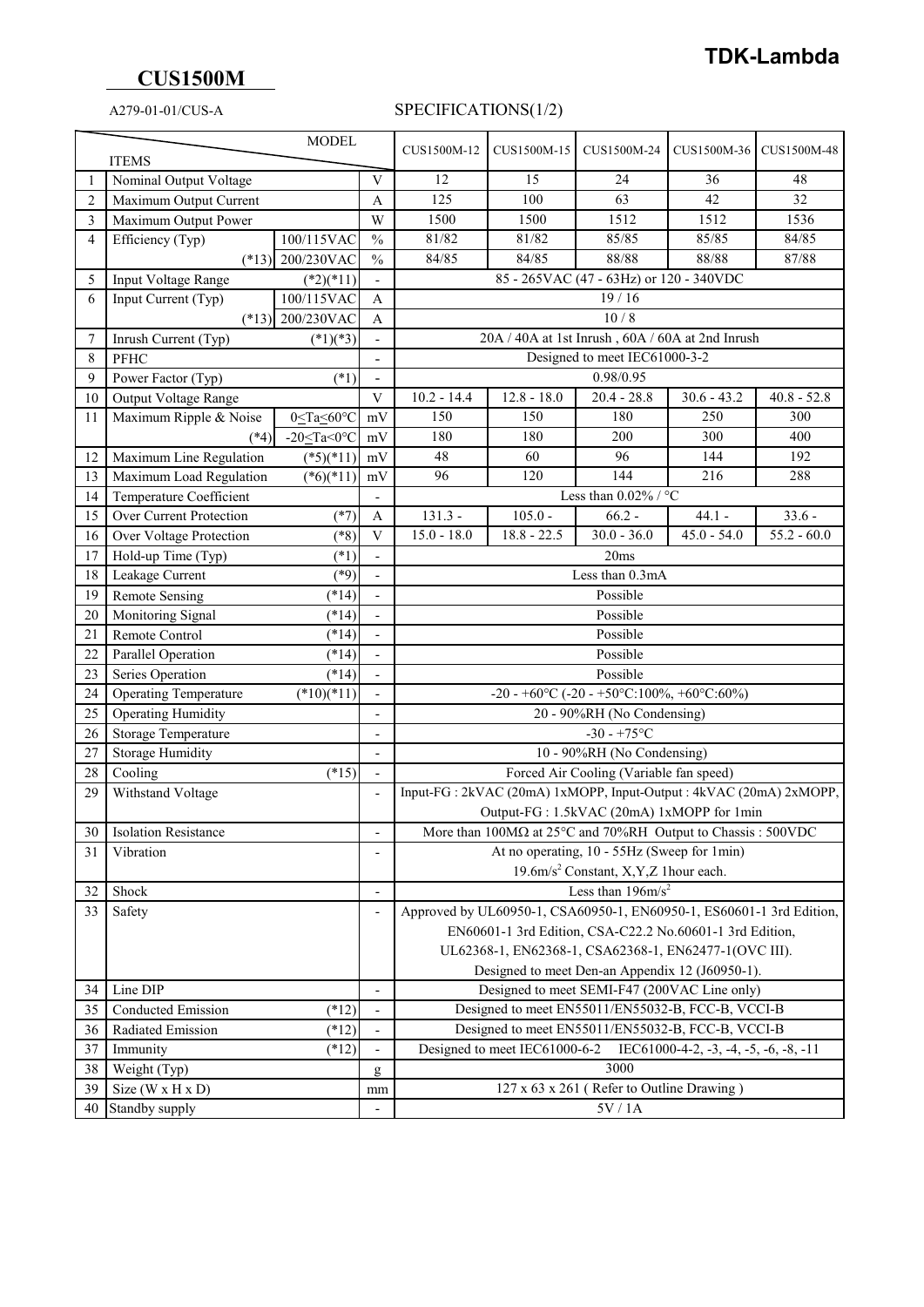### SPECIFICATIONS(2/2)

\*Read instruction manual carefully, before using the power supply unit.

=NOTES=

- \*1. At 100VAC/200VAC, Ta=25°C, nominal output voltage and maximum output power.
- \*2. For cases where conformance to various safety specs (UL, CSA, EN) are required, to be described as 100 240VAC(50-60Hz).
- \*3. Not applicable for the in-rush current to Noise Filter for less than 0.2ms.
- \*4. Please refer to Fig. A for measurement of Vo, line & load regulation and ripple voltage.
- \*5. 85 265VAC, constant load.
- \*6. No load-Full load, constant input voltage.
- \*7. Constant current limit with automatic recovery. Over current condition for more than 5 seconds will cause the output to shut down. Avoid to operate at over load or short circuit condition.
- \*8. OVP circuit will shut down output, manual reset (Re power on).
- \*9. Measured by the each measuring method of UL, CSA, EN and Den-an(at 60Hz), Ta=25°C.
- \*10. Output Derating
	- Refer to LOAD vs. AMBIENT TEMPERATURE(A279-01-02/CUS ).
	- Load (%) is percent of maximum output power or maximum output current, do not exceed its derating of maximum load.
- \*11. Output derating needed when input voltage less than 90VAC. Refer to LOAD vs. INPUT VOLTAGE(A279-01-02/CUS\_).
- \*12. The power supply is considered a component which will be installed into a final equipment.
- The final equipment should be re-evaluated that it meets EMC directives.
- \*13. Ta=25°C, nominal output voltage and maximum output power.
- \*14. Refer to instruction manual(A279-04-01/CUS\_).
- \*15. Fan noise depend on output power and internal temprature. Fan noise is  $45dB(typ)$  at  $30^{\circ}$ C / 70% load.

#### Fig.A



C1 : Film Cap. 0.1μF C2 : Elect. Cap. 47μF